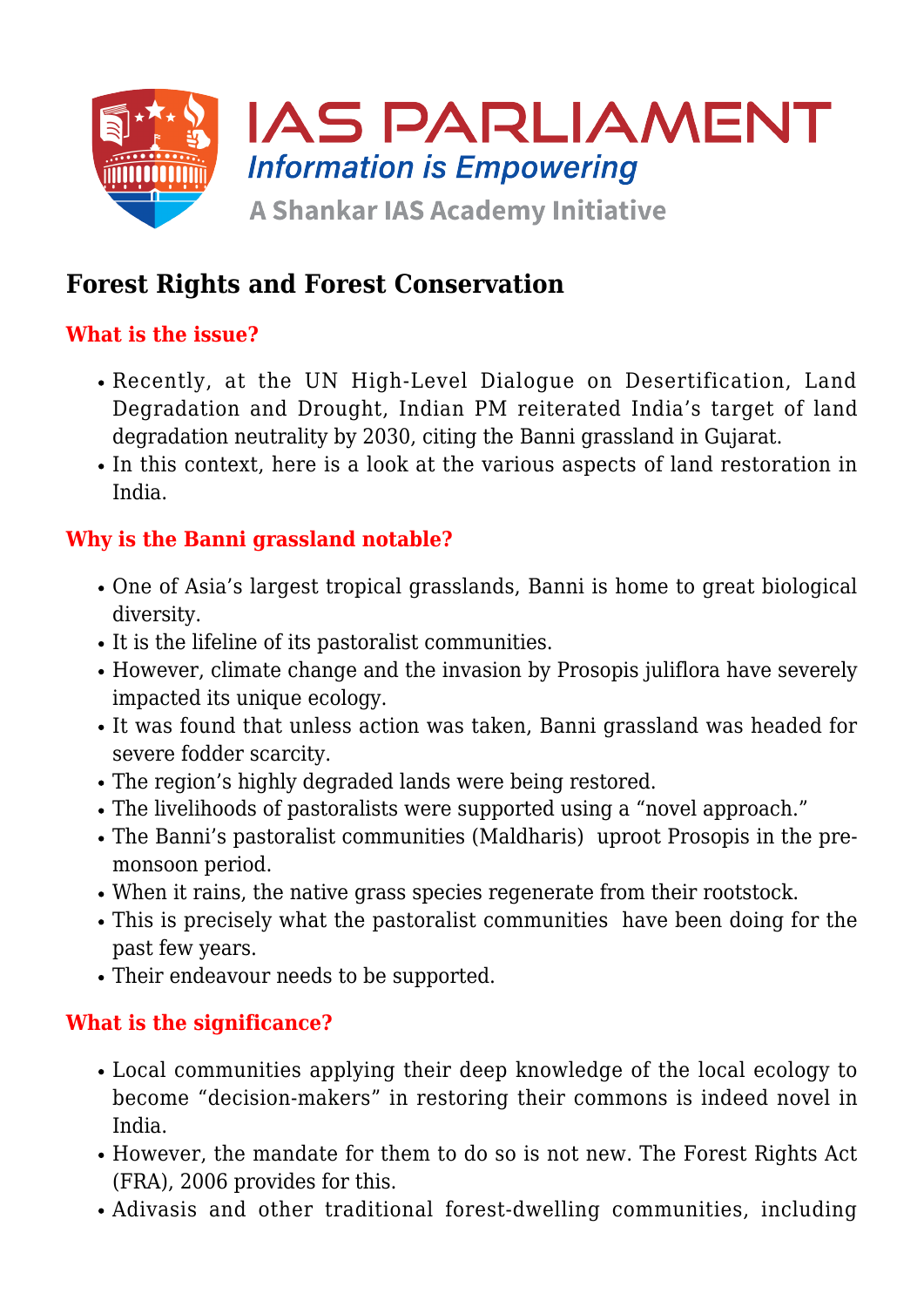pastoralists, are legally empowered.

- They can decide on the management and restoration of their community forest resources (CFR).
- They can stop any activity that adversely impacts biodiversity or the local ecology.

# **What is the larger picture?**

- Similar to the Banni grasslands, India's forests are grappling with degradation, an important contributor to GHG emissions.
- More than 40% of the forest cover is open, often degraded.
- India has committed to restore 26 million hectares of degraded forests and lands by 2030 under the Bonn pledge.
- It has also targeted creating an additional carbon sink of 2.5 to 3 billion tonnes by 2030 through additional forest and tree cover.
- This is committed as part of its Nationally Determined Contribution under the Paris Agreement.

## **What are the forest restoration efforts so far?**

- $\bullet$  Initiatives to restore degraded landscapes include:
- i. social forestry in the 1970s
- ii. tree growers' cooperative societies in the 1980s
- iii. Joint Forest Management in the 1990s
- iv. National Afforestation Programme and Green India Mission in the last two decades
	- Studies have found these to have limited restoration benefits.
	- These initiatives have drawn criticism for paying little attention to the land and forest tenure of local communities.
	- They fail to incorporate traditional ecological knowledge.
	- The CFR rights under FRA tackle these issues.
	- It assigns rights to protect, manage and restore around 40 million hectare of forests to village-level democratic institutions.
	- The recognition of these rights, however, has happened at an extremely slow pace.
	- Less than 5 % of the total potential area has been brought under CFR.
	- In Banni too, title deeds formally recognising the CFR rights of the pastoralists are yet to be issued.
	- Institutional support for CFR remains minimal.

## **What is the way forward?**